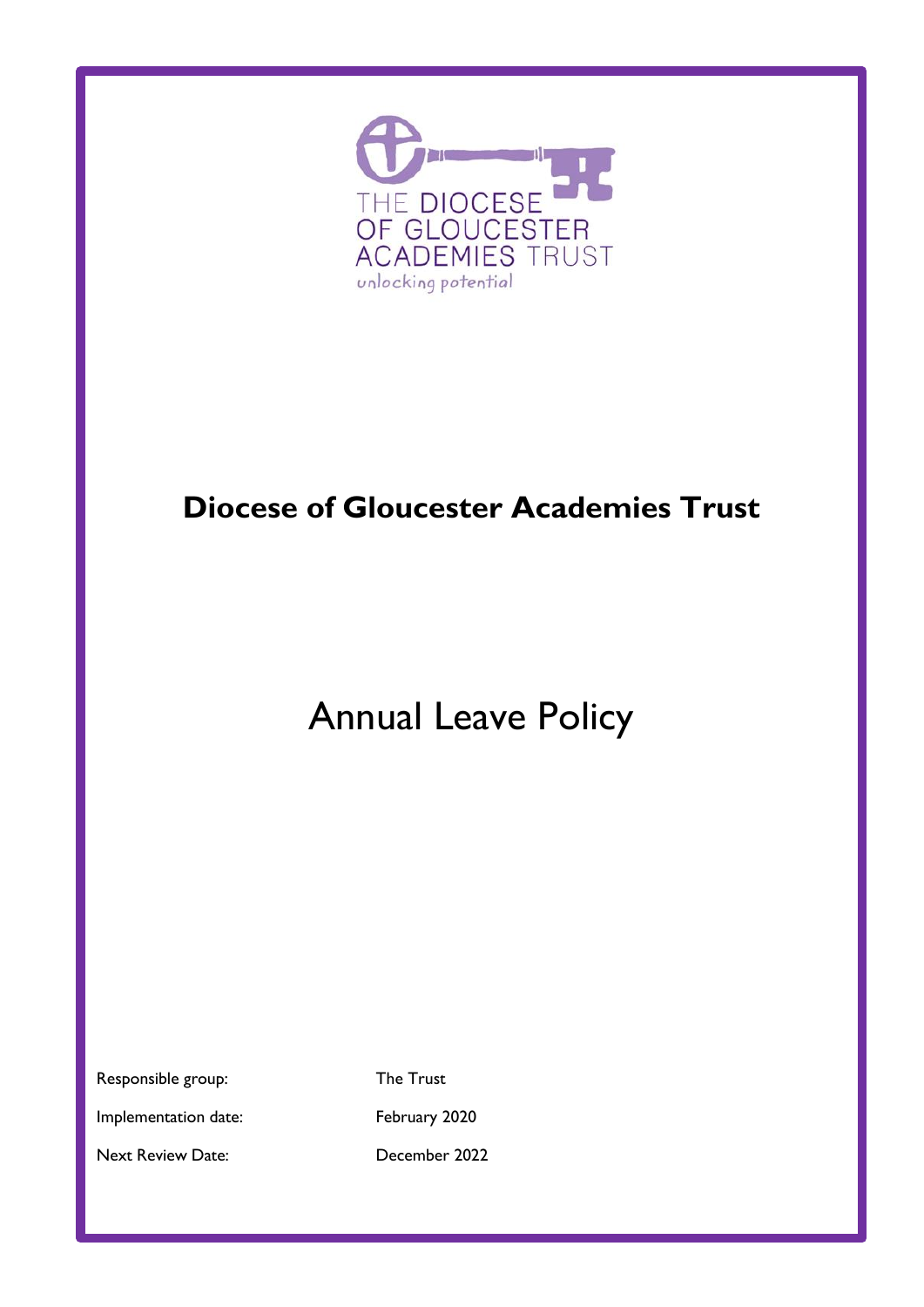#### Diocese of Gloucester Academies Trust

#### **Annual Leave Policy**

#### **1 Policy Statement**

The Trust is an organisation with a Christian foundation. The ethos, values and relationships of the Trust, and its associated academies, are central to witnessing to the value of the foundation. The Trust recognises that taking annual leave is an important consideration in ensuring the health, safety and wellbeing of its employees.

#### 2 **Purpose and Scope**

This policy is intended to provide guidance to Local Governing Bodies and all DGAT teaching and support staff regarding their entitlements to annual leave and the Trust's position in respect of annual leave and pay.

#### **3 The annual leave year – dates**

For support staff the annual leave year runs from 1 April to 31 March.

For teachers, for the purposes of determining leave entitlement during maternity/ shared parental/adoption leave and sickness absence, the annual leave year runs from 1 September to 31 August.

# 4 **Annual leave entitlement for support staff**

Full-time employees (37 hours per week) are entitled to 24.5 days annual leave.

For part-time employees, leave will be calculated on the amount of contractual hours (pro rata) in relation to the full-time week (37 hours per week). For example, 18.5 hours per week would equate to a leave entitlement of half of a full-time employee.

#### 5 **Annual leave entitlement for teachers**

There is no entitlement to annual leave for teachers under the School Teachers' Pay and Conditions Document. However, under the Working Time Regulations, they are entitled to statutory holidays during periods of maternity, shared parental, adoption leave and long term sickness absence.

#### 6 **Length of service and annual leave entitlement**

For support staff employed continuously for 5 years or more leave entitlement will be increased to 29.5 days. This includes any previous continuous service with another local government employer.

If 5 years continuous service is reached part way through the leave year, additional leave entitlement will be calculated from this date for the current leave year. In the following leave year employees will receive the full entitlement of 29.5 days.

# 7 **Joining the school part way through the year**

Annual leave entitlement in the first year of employment will be in direct proportion to the period worked during the first leave year. For example, if an employee starts half-way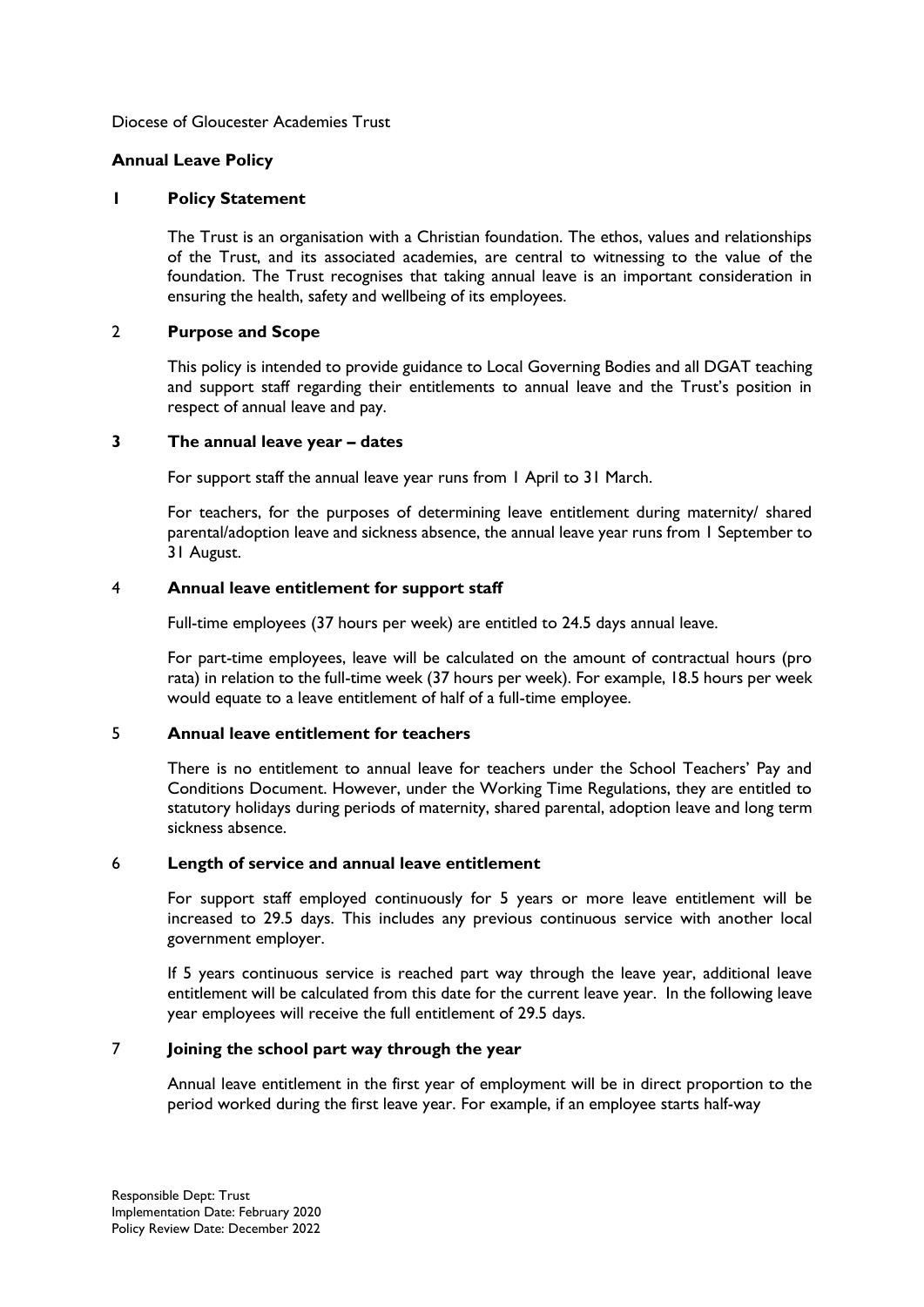through the leave year (on October) the entitlement (up to 31 March) will be for half the leave they would be entitled to for a full year. The calculation will be 'rounded' up or down to the nearest half day.

From the following 1 April onwards employees will have the full leave entitlement. A term time working pattern means that although employees are paid the same amount each month of the year, they do not work during the school holidays and their annual leave is taken during the school holiday periods.

# 8 **Term time only and annual leave entitlement (support staff)**

For support staff, salary is calculated to include payment for all working days and the number of days annual leave and bank holidays they are due under the contract of employment. Entitlement to leave is calculated on a pro rata basis against a full-time employee i.e. the full time equivalent.

# 9 **Full year contract and annual leave entitlement (support staff)**

Annual leave can be taken throughout the year with the agreement of the manager but would normally be taken during the school holidays. Employees should receive a leave sheet informing them of their leave entitlement for the year and for them to record leave taken throughout the year.

# 10 **Continuous service and annual leave entitlement**

Provided there is no break in service leave entitlement will be based on the whole period of continuous local government employment.

This means leave entitlement will be set at the higher level of 29.5 days from the start of the leave year after 5 years continuous employment has been completed.

Unused holiday entitlement from a previous service cannot be carried over to a new role. If the previous employer has not already explained the position, an individual should contact their previous employer to check any arrangements they may have for paying for any holiday they were due but did not take before they left.

The previous employer may have made a deduction from the final salary payment to recover any leave taken over and above the amount due up to the last day of employment with them.

#### 11 **Bank holidays and annual leave entitlement (support staff)**

Full-time employees are entitled to paid time off for the standard 8 bank holidays per year (this is pro-rated for part time employees). This is in addition to the annual leave entitlement and the head teacher will advise individuals of the details and how this will work in practice.

#### 12 **Booking annual leave/refusal of a request for annual leave**

Requests should be submitted to the relevant manager, giving as much advance notice as possible (normally at least one month). The manager will confirm the arrangements that apply at the school.

A request for leave can be refused if taking leave at that time will cause problems for the effective running of the school.

A request for leave submitted at very short notice may be harder to agree to than a request made well in advance.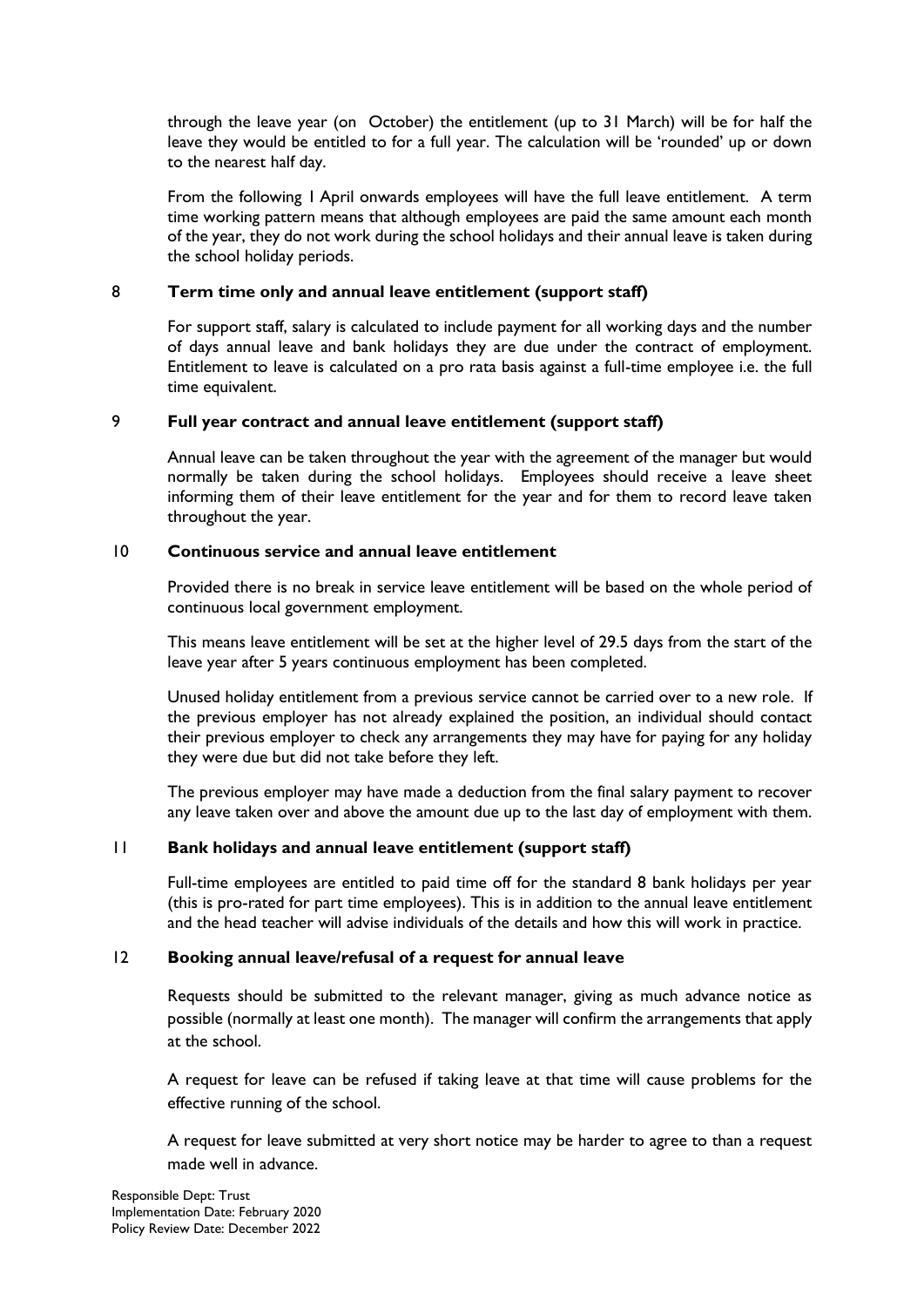Both the individual and the manager have a shared responsibility to ensure leave arrangements are managed effectively throughout the year.

# **13 Agency workers and annual leave entitlement**

Agency workers do not have a contract of employment with the school. Following the introduction of the Agency Worker Regulations in October 2011 they will have the same entitlement to annual leave as other school support employees provided they meet the qualifying period.

To meet the qualifying period they must have worked with the same school for 12 week continuously in the same role. The 12 week qualifying period applies equally to both full and part time employees.

Agency workers should discuss the matter with the agency, which will be responsible for any arrangements there may be regarding leave.

# **14 Casual contracts and leave entitlement**

Casual work is short term and paid by claim on an hourly basis. Casual workers are entitled to receive a proportionate leave entitlement which is achieved by paying an enhanced hourly rate to include the leave entitlement.

Supply teachers (short notice teachers) receive a salary based on a daily rate enhanced to include the equivalent of a leave entitlement.

# **15 Leaving the school before the end of they leave year**

Leave entitlement will be recalculated in proportion to the amount of the leave year that the individual has worked. For example, if an employee leaves half-way through the leave year (30th September) the leave entitlement will be half of what they would normally have for a full year.

It is good practice for an employee to take any outstanding leave during the notice period. Payments for outstanding leave should only be made in exceptional circumstances.

If there is still a balance of leave owing at the time employment ends this will be included in the final salary payment.

If an individual has taken more than their recalculated leave entitlement the relevant amount will be deducted from the final salary payment.

# **16 Carrying over leave and using leave from the following leave year**

Both the employee and the manager have a shared responsibility to ensure the leave is managed effectively throughout the year. Therefore, leave must be taken by the individual in the relevant leave year.